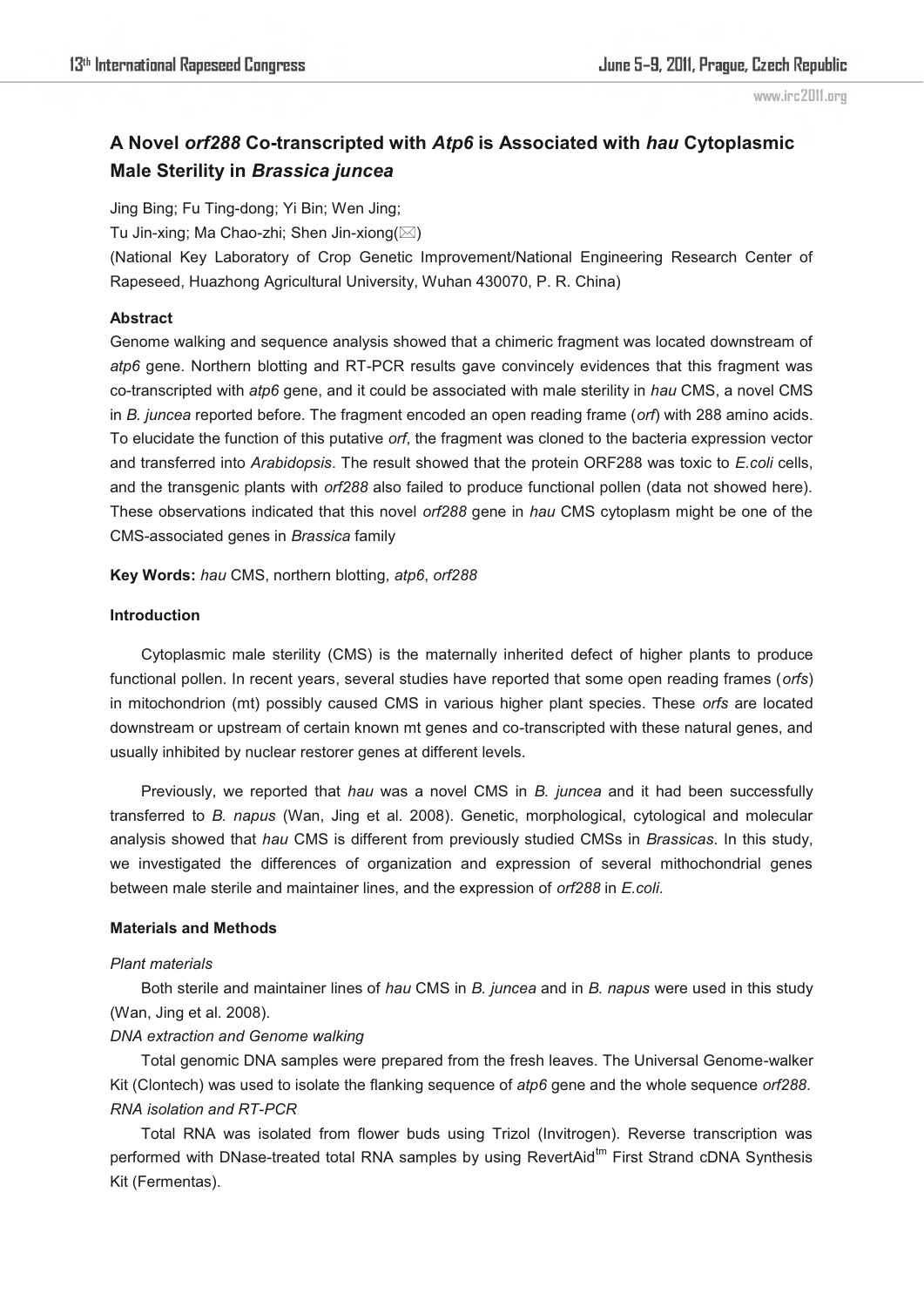### *Northern blot analysis*

Northern blot analysis was followed the protocols from Amersham, UK, Toyobo and Fujifilm Japan.

# *Expression of orf288 in E.coli*

The whole fragment of *orf288* was amplified from cDNA of flower buds using the primer pairs KpnI288STR and BamHI288EDL, and then cloned into the bacterial expression vector pet32a. The expression of *orf288* in *E.coli* was induced by adding 0.5mM IPTG. The OD value of the samples was measured each 0.5hr using UV1601.

### **Results**

### *A specific sequence located down-stream of atp6 gene in hau CMS cytoplasm*

Compared the flanking sequences of gene *atp1*, *atp6* and *atp9* between male sterile line and maintainer line of *hau* CMS, a chimeric fragment, contained 876 nucleotides, was identified downstream of *atp6* gene. Blast results indicated that the fragment shared high similarity (99.6%) with *orf263* in *tour* CMS (Landgren et al. 1996). There were three point mutations in the coding region of *orf263*. With a deletion in these mutations, we predicted that the open reading frame will lengthen to 288 amino acids. We designated this chimeric fragment *orf288*. The nucleotide sequence identity of *atp6* gene and its 101bp after coding region was completely similar between male fertile line and *hau* mitotype. Multiple alignments of *orf286 (Handa 2003), orf288,* and *orf263* showed that *orf286* shared 93% nucleotide sequence identity to that of *orf288*. Fig. 1 illustrates that *orf286* located downstream of *orfB* gene, as a putative *orf,* the localization was different from *orf263* and *orf288*, but considering the three point mutations, the *orf288* was closer to *orf286* than *orf263* evolutionarily.



Fig. 1 (the left) The organization of mitochondrial genome regions associated with *orf288* gene in four different mitotypes

a: *trnC-orf288-orfB* region of *nap* mitotype; b: *trn-atp6-trnM* region of *hau* CMS maintainer line; c: *atp6 orf288* region of *hau* mitotype; d: *atp6-orf263* region of *B. tournefortii.*

Fig. 2 (the right) Northern blot analysis of RNA from buds of male sterile line(S) and maintainer line(F) with four mitochondrial probes (*atp6, orfB, atpA, atp9*). The *atp6* gene showed polymorphic band patterns of RNA transcripts.

*Two different transcripts of atp6 gene in hau CMS sterile line*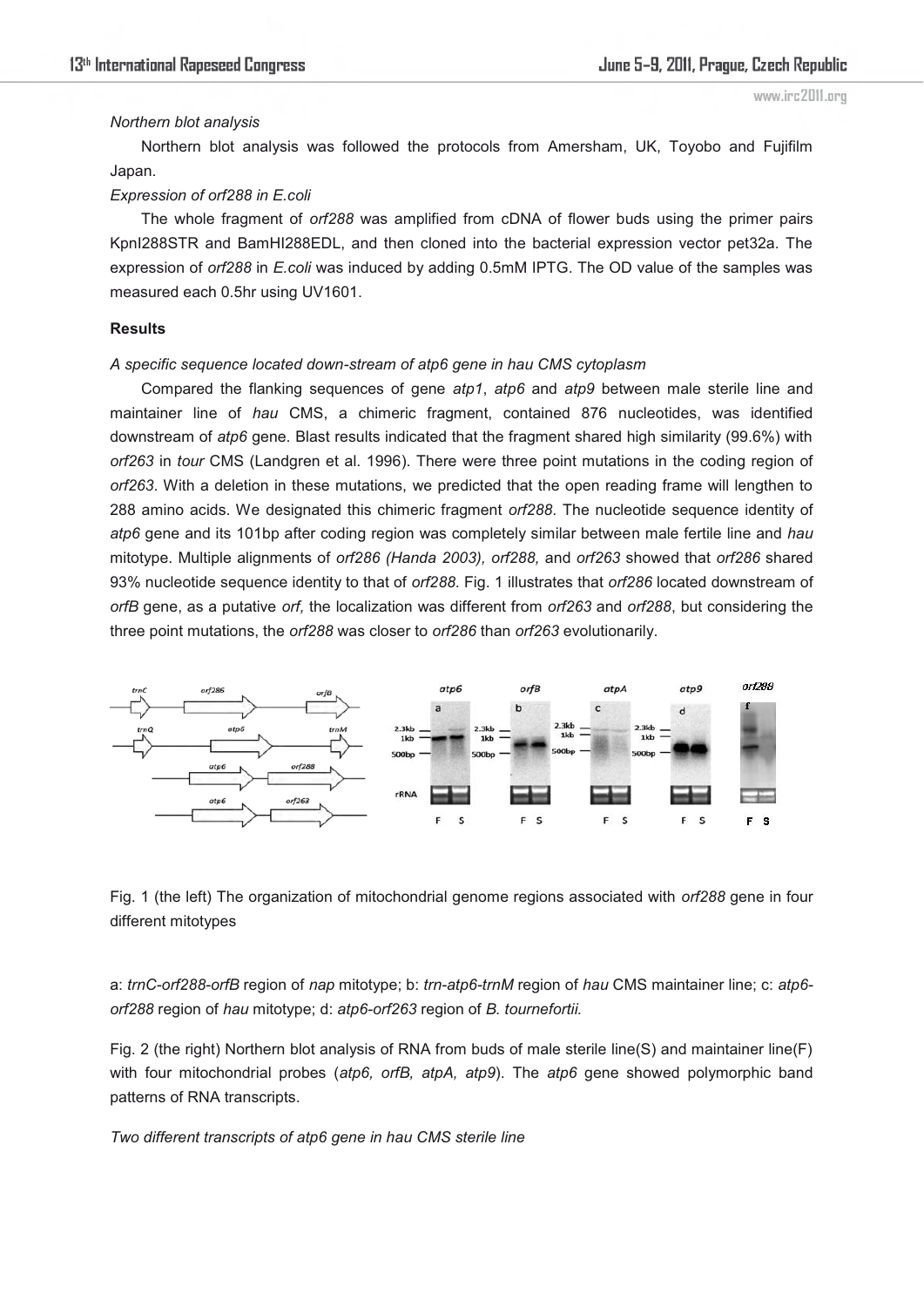Four of mitochondrial gene specific probes, *atpA, atp6, atp9, orfB* were used to analyze expression difference of these gene transcripts between male sterile and maintainer lines of *hau* CMS in *B. juncea*. Our data revealed no difference with the *atpA, atp9, and orfB* probes (Fig. 2b, c, d), but the *atp6* transcripts showed different pattern of bands (Fig. 2a). As showed in Fig. 2a that there were two bands in male sterile line and the shorter one appeared in maintainer line as well. We therefore focused on the transcription pattern of *atp6* gene and its flanking region. Comparing the DNA sequences of  $atp6$  gene 5` region between CMS and male fertile lines, and no difference was found. As a chimeric fragment was identified before, northern blot experiment with *orf288* probe confirmed that the downstream region of *atp6* expressed in male sterile line specifically (Fig. 2f). The RT-PCR analyses also revealed that *atp6* gene co-transcripted with *orf288* region specifically in *hau* CMS line (Fig. 3). It was depicted that a total of 427 C to U conversions were identified in ORFs of mitochondrion (Handa 2003). To identify the RNA editing sites in the *orf288*, the nucleotide sequence of RT-PCR and PCR products were compared and the alignment showed there was no RNA editing events in the *orf288* coding region (data not show).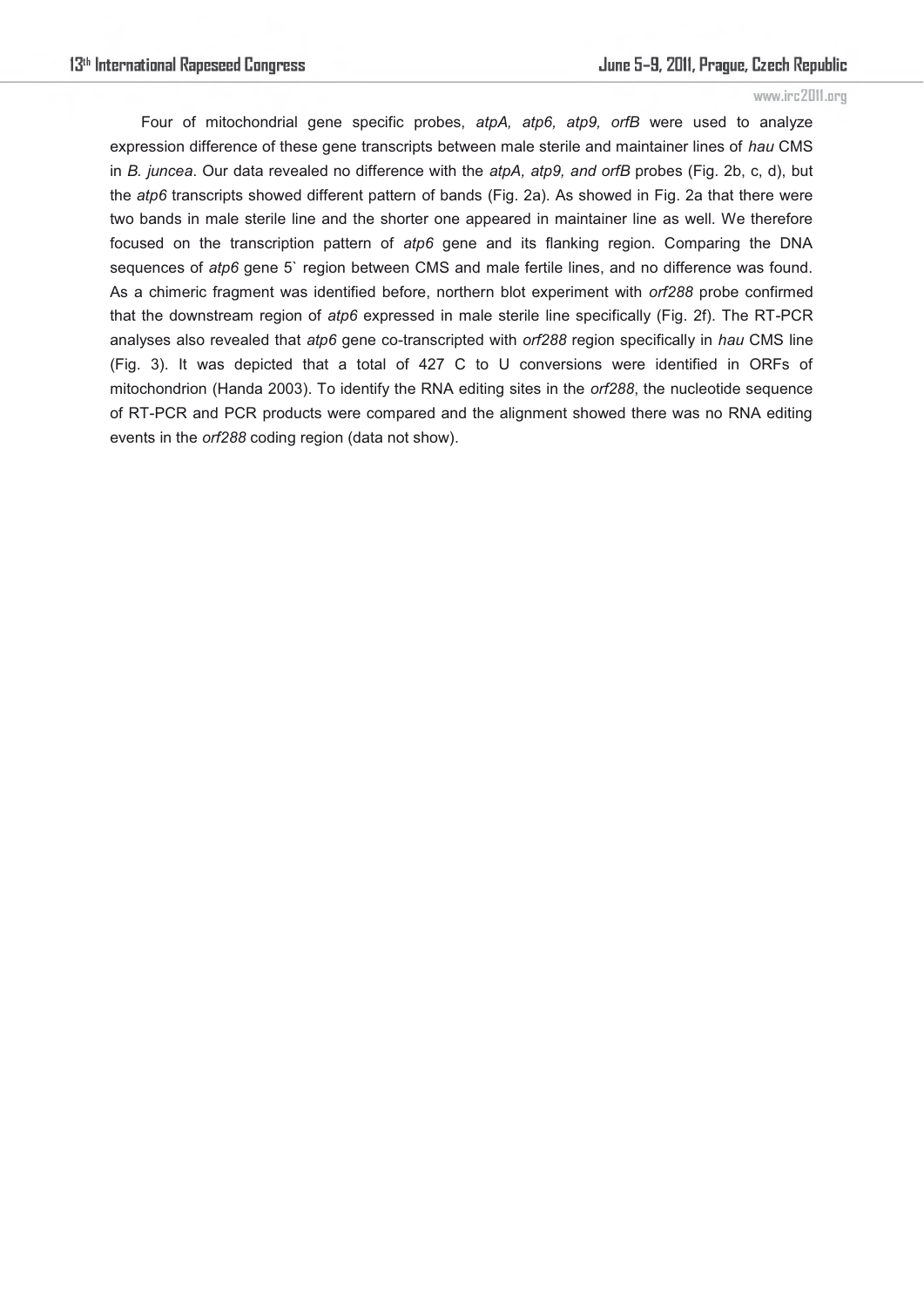

Fig. 3 (the left) RT-PCR to demonstrate expression patterns of *atp6-orf288* region in *hau* mitotype.

BnA: male sterile line in *B. napus*; BnB: maintainer line in *B. napus*; BjA: male sterile line in *B. juncea*; BjB: maintainer line in *B. juncea*.

Fig. 4 (the right) Effect of *orf288* expression on the growth of *E. coli* cells in liquid cultures with or without isopropylthio-b-D-galactoside (IPTG). The expression vector pet32a was as a control.

PET288: without induced by IPTG; PET288I: induced with IPTG; PET: the control expression vector not induced by IPTG; PETI: the control expression vector induced by IPTG.

### *The expression of orf288 significantly represses the growth of E.coli*

Previously, we had confirmed that the putative *orf* was transcript specifically in male sterile line of *hau* CMS cytoplasm. To examine the function of *orf288*, the coding sequence of the fragment was cloned to the expression region of pet32a vector, and IPTG was used to induce expression of this *orf* in *E.coli*. It was observed that the growth of host bacteria was repressed significantly with the expression of *ORF288*. The growth of *E.coli* was normal with high level expression of tag peptide in the expression vector. It was indicated that *orf288* encodes a toxic peptide for host bacteria.

#### **Discussion**

The male sterile line of *hau* CMS was found as a spontaneous male sterile mutant in *B. juncea.* As a chimeric putative gene on its mitochondrial genome, the nucleotide sequences of *orf288* region showed high similarity to the corresponding fragment in *B. napus* (*tour*). There were only three point differences with one deletion at position 764, and two nucleotide changes at 485 and 785 of *orf288* respectively. But, at the three positions, the nucleotide of *orf288* and *orf286* located downstream of *orfB* was identical. This might mean that this region of *hau* CMS was evolutionarily closer to *the* CMS *Tournefortii*-Stiewe originated from a donor-recipient protoplast fusion of *B. tournefortii* and *B. napus* described by Stiewe and Röbbelen (1994). But, in this *B. tournefortti*-related male sterile system, the expression of *atp6* gene showed no difference between male sterile line and its maintainer line (Dieterich, Braun et al. 2003). *Brassica* tour CMS and CMS 'Tournefortii-Stiewe' shared a 1.58kb transcript of *atp9* gene, which was not observed in *hau* CMS mitotype, might contribute to male sterility of the latter system.